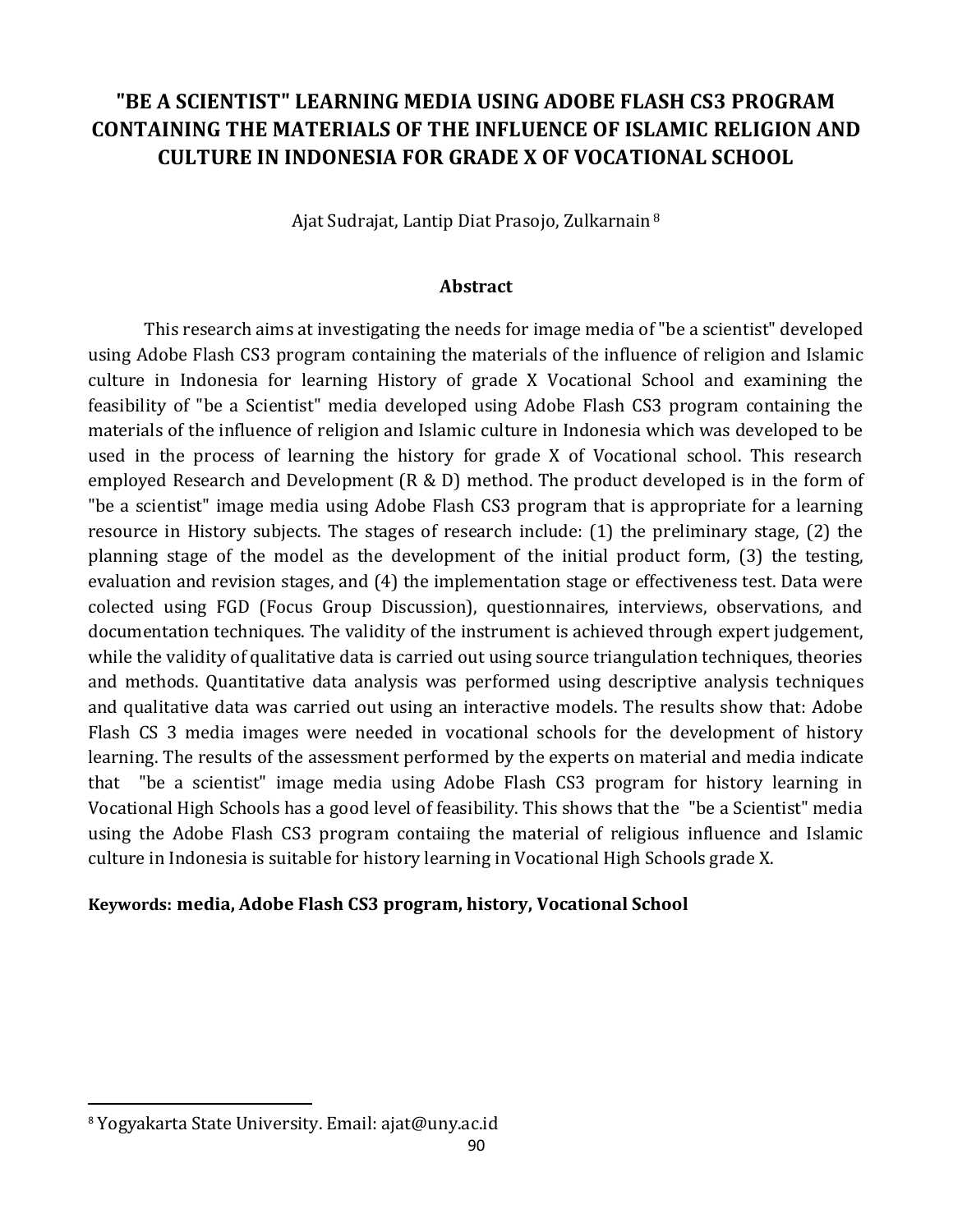#### **Introduction**

The main problem in the history learning activities is that the learning has not been oriented towards the achievement of objectives comprehensively especially regarding attitudes, knowledge, and skills. In addition, the media used by teachers is still limited to conventional media. The nature of history learning is not just to remember and understand concepts, but also to perform observation and documentation. Observation is a collection of data obtained from observations. The data obtained in the form of activities, behavioral actions and overall possibilities that are part of human experience. Documentation is collecting information related to research problems and then studying books to obtain theoretical information regarding the problems to be solved. Thus, the appropriate data can be obtained to solve the proposed problem. This observation and documentation is an activity carried out by scientists (Vansledright (2011: 63-64).

To meet the learning objectives of history that are in accordance with the 2013 curriculum, it is necessary to develop a Scientifict-based learning strategy as well as scientific steps. This is then realized by developing an image media of "be a scientist". Image media "be a scientist" with Adobe Flash CS3 program is a learning medium that trains students to improve their thinking skills until they can find a concept. In learning of history, the image media of "be a scientist" with the Adobe Flash CS3 program can direct students to find a concept of history based on steps according to what is done by a scientist (scientific steps). The purpose of creating a "be a scientist" image media with the Adobe Flash CS3 program is that students can learn

91

History through the concept gathering process. This media is prepared in accordance with government regulation No. 65 of 2013 concerning Process Standards.

The images media of "be a scientist" with Adobe Flash CS3 programs as learning media is still rarely used by History teachers. The use of special media for scientific communication, such as "be a scientist" image media with Adobe Flash CS3 programs has the advantage of enhancing the thinking process concretely and reducing less beneficial responses (Avner Caspi & Paul Gorsky, 2005: 12). In addition, this image media can also increase the frequency of student learning because its use is easy and fun, so students can learn by themselves more deeply about the material taught at school. Furthermore, it was explained that the purpose of secondary education is to develop students to be: First, faithful to God Almighty; and good in personality. Second, knowledgeable, competent, critical, creative, innovative; Third, healthy, independent, and confident; fourth, tolerant, socially sensitive, democratic and responsible (Permendiknas, 2010: Article 76).

Erwin Putra Ragil & Heru Kuswanto (2012). Development of Macromedia Flash-Based Learning Media Animation Demonstration Model of Fluid Material for SMK grade X Semester II (UNY Educational Journal. Edition 2. Vol II. No. 5 (2012)). The quality of the learning media is categorized as good and suitable for use in terms of still images, visual, audio, media design, and subject matter which is in accordance with the assessment of experts such as lectures, teachers and students. Based on the lecturer assessment, it got an average score of 4.55 in the very good category, the assessment of the first teacher got an average score of 3.98 in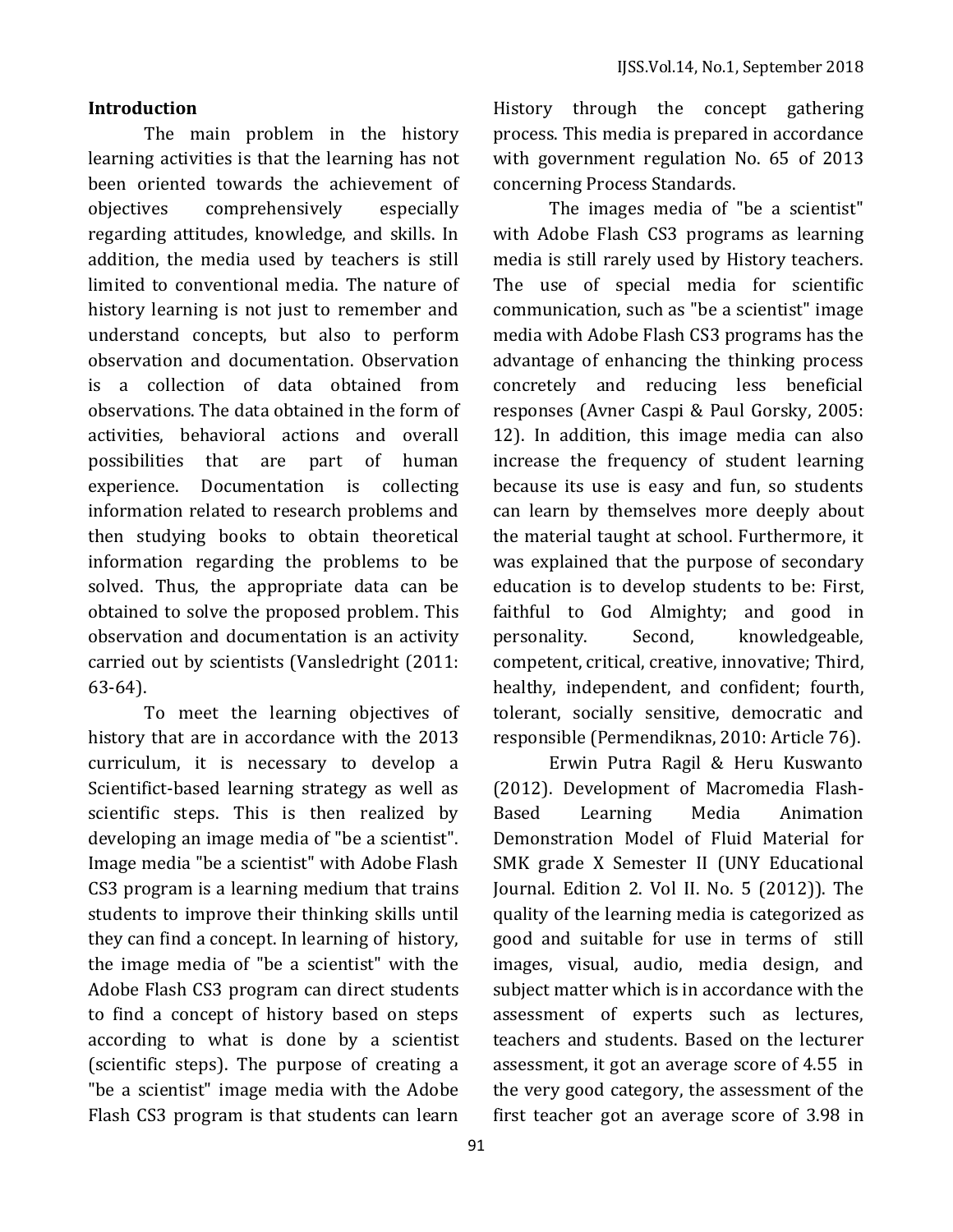the good category, the second teacher's assessment got an average score of 4.58 in the very good category, and the students response got an average score of 4.01 in the good category.

Lutfaatul Atika Ningrum, Yuni Wibowo, & Sabar Nurohman. (2012). Development of Integrated Ipa Learning Interactive Media with the Theme of "Light You are My Winner" Based on Macromedia Flash Professional 8 to Improve Learning Motivation of Students of Mts N Piyungan. (UNY.Vol I.No.3 educational journal (2012)). The results of the research and discussion obtained the conclusion that the systematic steps of development are in accordance with the methodology mentioned above, namely with 8 systematic steps. This learning media product is based on the results of the validation of media experts, material experts, teachers and students' responses that interactive learning media are included in the excellent category. In the interactive media, there are illustrations of images, music, videos, interesting practice questions that can grow intrinsically and extrinsically student motivation. This development can be concluded that high quality interactive media is very good and can improve student motivation in MTs N Piyungan.

Atika Nurfitriani & Sukirno. (2012). Development of Accounting Learning Media Using Macromedia Flash for XI Class Students of SMK 5 Yogyakarta (UNY Education Journal, Vol. II, No. 7, 2012). Based on the results of the study, there are several steps that must be carried out, namely: making flowcharts, storyboard, product development, media validation by media experts and material experts, product revisions, product trials, product operational revisions, product operational trials, final product revisions and product dissemination. This interactive shows that the media developed are in good qualifications in accordance with the results of the expert test of the subject matter of Accounting i.e. the media expert test rated 3.7, the test of material experts assessed 4.1, small group trials 3.92, and field trials 4.05 which are all in the "good" category.

Based on pre-survey data in several vocational schools, audio-visual learning media is still rarely used in the history learning process. "Be a scientist" image media with the Adobe Flash CS3 program is expected to provide a significant contribution in educating children who are pursuing knowledge at schools. This media is also expected to be able to assist teachers in presenting the material. Therefore, researchers are interested in developing a history of learning media in the form of "be a scientist" image media with the Adobe Flash CS3 program for the history learning of grade X of Vocational School since this kind of media has not been widely developed. Based on the background of the above problems, the problem in this study can be formulated as follows: 1) how are the needs for "be a scientist" image media with Adobe Flash CS3 program containing the material of influence of religion and Islamic culture in Indonesia for history learning of grade X of Vocational School, 2) how is the feasibility of the "be a Scientist" media with the Adobe Flash CS3 program containing the material of the influence of religion and Islamic culture in Indonesia that was developed to be used in the learning process of History of the grade X of Vocational High School, and 3) how the effectiveness of the "be a Scientist" media with the Adobe program Flash CS3 containing the material of the influence of religion and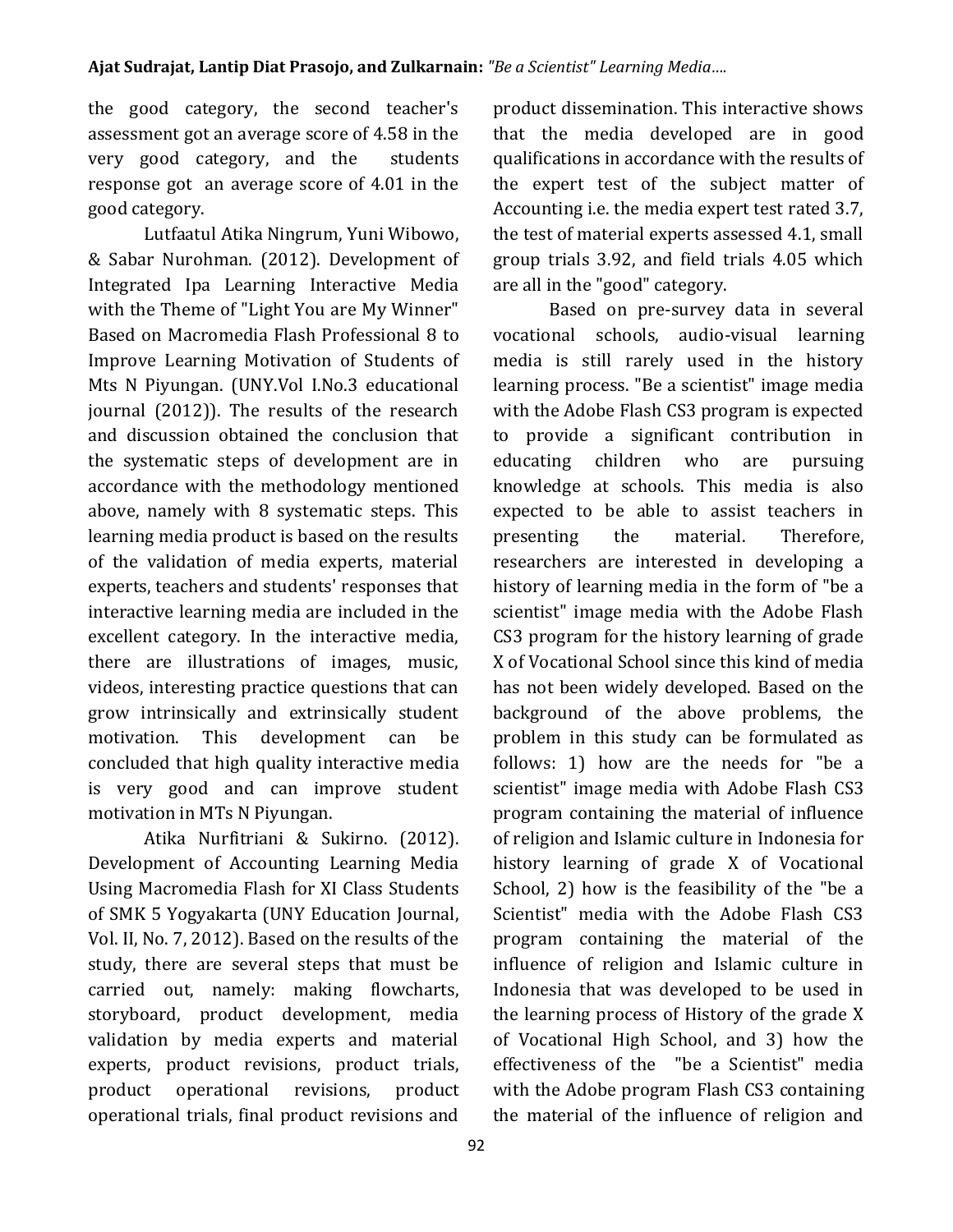Islamic culture in Indonesia which was developed to be used in the process of learning the history of grade X of vocational schools.

#### **Research Methods**

The research method is Research and Development (R & D). The product is "be a scientist" image media with Adobe Flash CS3 program that is appropriate as a learning resource in History subjects. The stages of research include: (1) the preliminary stage, (2) the planning stage of the model as the development of the initial product form, (3) the testing, evaluation and revision stages, and (4) the implementation stage or effectiveness test. Data collection techniques consist of Delphi techniques, questionnaires, interviews, observation, and documentation techniques. The validity of the instrument is gained using expert judgement, while the validity of qualitative data is with source triangulation techniques, theories and methods. Quantitative data analysis is performed using descriptive analysis techniques while qualitative data analysis utilizes interactive models. The preliminary stage is the initial field study stage in the form of pre-observation, literature review, and needs assessment of historical learning media. After obtaining various sources, data, literature, and empirical reality of the needs of image media with Adobe Flash CS3, the next stage is to design the media until the material and media validation stage

C. Research Findings and Discussions

The results of the preliminary trial indicate the following trends. The data of product trial is very important and must be carried out by researchers in developing learning media. Development of "Be a

Scientist" image media with Adobe Flash CS3 program for history learning in grade X of vocational school goes through validation and field trials. This is because, validation and field trials can reveal the feasibility of quality learning media products. Validation results obtain the following data. Validation data is obtained by giving a questionnaire or validation sheet covering several 15 aspects. Questionnaire was completed by experts on material after seeing the "Be a Scientist" material with the Adobe Flash CS3 program for learning history of class X Vocational School in the form of a CD that has been developed. The results of the assessment show that the material is worthy of being used with the average score of 4.1 that is in the good category. Validation data from material experts can be described as follows:

Table 1. The data of the assessment carried out

|                | able 1. The data of the assessment carried out                                      |                                    |  |
|----------------|-------------------------------------------------------------------------------------|------------------------------------|--|
|                | by material experts                                                                 |                                    |  |
| N <sub>0</sub> | <b>Aspects of assessment</b>                                                        | <b>Score</b><br>with a<br>scale of |  |
|                |                                                                                     | 5                                  |  |
| $\mathbf{1}$   | Materials are in accordance with<br>national education goals.                       | 4.0                                |  |
| $\overline{c}$ | Materials are in accordance with<br>the objectives of secondary school<br>education | 4.3                                |  |
| 3              | Materials are in accordance with<br>the objectives of social studies<br>learning.   | 4.0                                |  |
| 4              | Materials are in accordance with<br>the competencies that must be<br>achieved.      | 4.0                                |  |
| 5              | The accuracy of the material in<br>accordance with the development<br>of science.   | 42                                 |  |
| 6              | Material in accordance with the<br>development of students.                         | 4.0                                |  |
| 7              | Presentation of material is<br>coherent, systematic and easy to<br>understand.      | 4.0                                |  |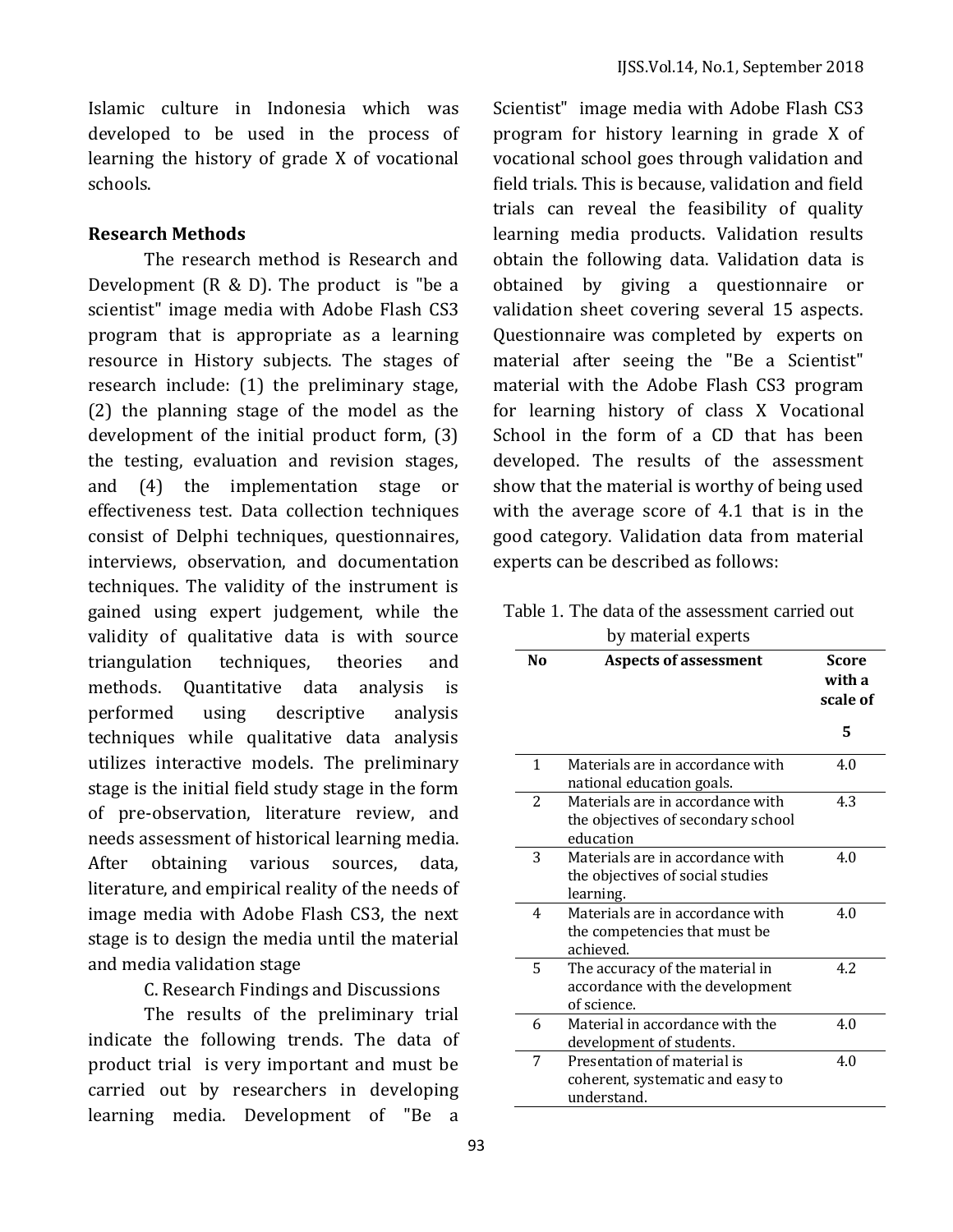| Ajat Sudrajat, Lantip Diat Prasojo, and Zulkarnain: "Be a Scientist" Learning Media |  |  |  |
|-------------------------------------------------------------------------------------|--|--|--|
|-------------------------------------------------------------------------------------|--|--|--|

| 8  | Material can provide motivation           | 4.2 |
|----|-------------------------------------------|-----|
|    | and attraction.                           |     |
| 9  | The material uses the sentence            | 4.0 |
|    | which is suited to the target of the      |     |
|    | reader.                                   |     |
| 10 | The use of language, spelling,            | 4.0 |
|    | words, sentences are conveyed             |     |
|    | precisely and clearly.                    |     |
| 11 | Presentation of material leads            | 4.1 |
|    | students to carry out the process         |     |
|    | of observing.                             |     |
| 12 | Material presentation leads               | 4.0 |
|    | students to actively ask questions.       |     |
|    | (questioning).                            |     |
| 13 | Material presentation leads               | 4.0 |
|    | students to reason <i>(assocrating)</i> . |     |
| 14 | Presentation of the material              | 41  |
|    | guides students to try                    |     |
|    | (Experimenting).                          |     |
| 15 | Material presentation leads               | 4.0 |
|    | students to develop networking.           |     |
|    | Average                                   | 41  |
|    |                                           |     |

Media validation data is obtained by giving a questionnaire or validation sheet covering several 10 aspects. The Questionnaire was completed by media experts after viewing the "Be a Scientist" media image with the Adobe Flash CS3 program for history learning for grade X of Vocational School in the form of a CD that has been developed. The results of the assessment show that the material is worthy of use, with a mean score of 3.9 that falls into good category. The results of validation from media experts can be described as follows:

Table 2. The data of assessment carried out media

| experts |
|---------|
|---------|

| N | <b>Aspects of assessment</b>        | Score<br>with a<br>scale of |
|---|-------------------------------------|-----------------------------|
|   | Learning media design is attractive |                             |
|   | Cover design is attractive          |                             |

| 3 | Color and writing on the cover are<br>proportional.            | 4   |
|---|----------------------------------------------------------------|-----|
| 4 | Illustrations, pictures, photos, and<br>tables are interesting | 4   |
| 5 | Colors, pictures, photos, tables are<br>proportional           | 4   |
| 6 | Color and display of text on<br>material are matching          | 4   |
| 7 | Menu / button is easy to<br>understand.                        | 5   |
| 8 | Menu / button placemen are<br>proportional.                    | 4   |
| 9 | Sound (sound system) is<br>interesting.                        | 4   |
| 1 | Sound (sound system) is not                                    | 3   |
|   | boring.                                                        |     |
|   | Total                                                          | 3.9 |

Vocational High Schools in general have not optimally developed substantive history learning, especially referring to the achievement of historical learning objectives that are in accordance with the curriculum or context of the history curriculum in 2013. In history learning, students are required to think critically, creatively, innovatively, scientifically, rationally, and systemicaly. However, vocational school students are sufficiently required to think scientifically in accordance with the principles of history. So, the delivery of ideas must be based on the results of scientific studies that are methodologically guaranteed. "be a scientist" image media with Adobe Flash CS3 program for history learning in Vocational Schools is developed as simple as possible to facilitate teachers and students in its implementation by not reducing the substance of material content stated in Core Competencies and Basic Competencies in 2013 Curriculum of history subjects. The results of the assessment by material and media experts indicate that"be a scientist" image media with Adobe Flash CS3 program for history learning in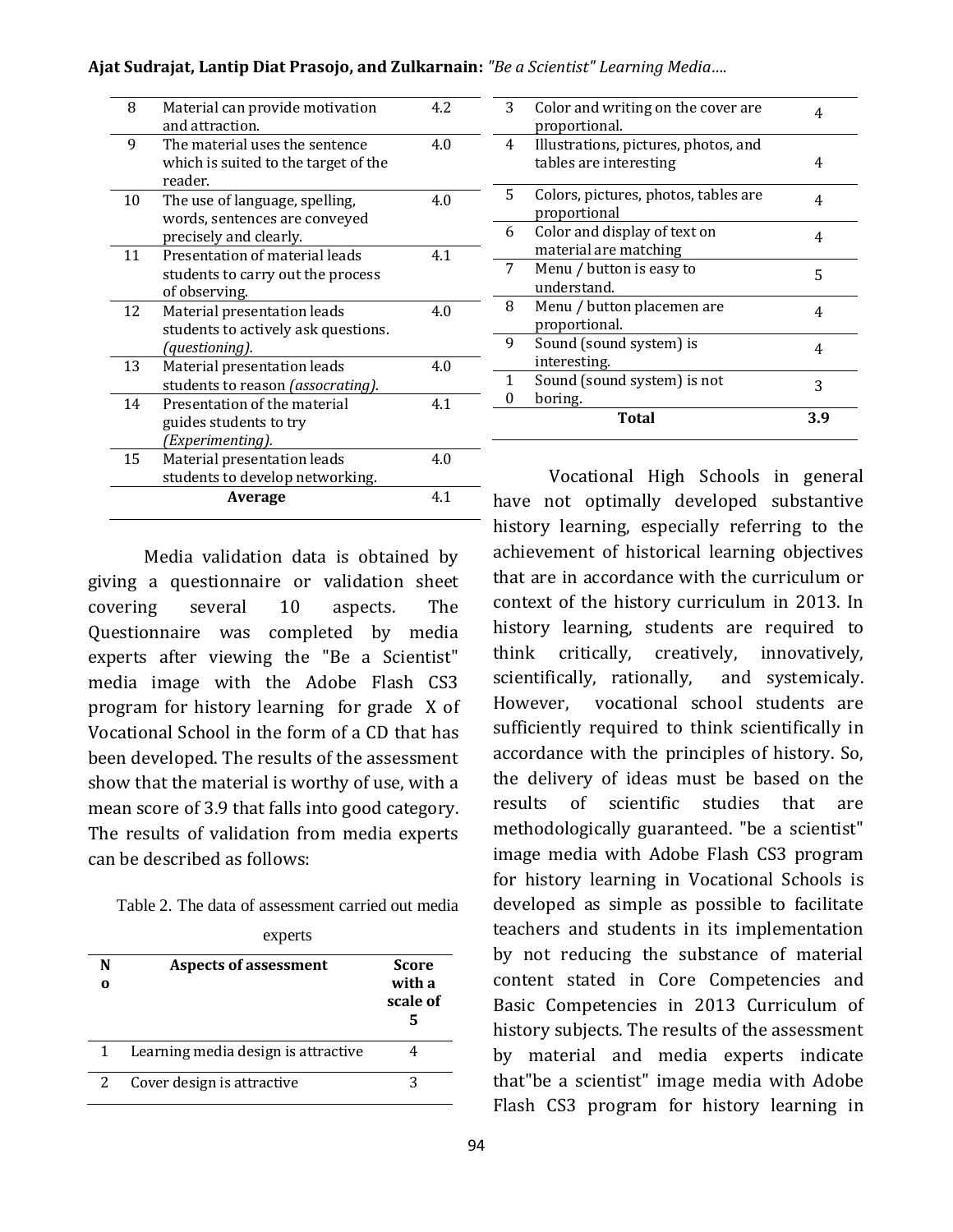Vocational High Schools has a good level of feasibility.

History learning in Vocational Schools is aimed to improve academic skills in the field of history and attain the attitudes of historical awareness and nationalism. Learning is a system that aims to assist students' learning processes, which are arranged to support the learning process. History is a science that studies about events that have happened in the past that have been experienced by humans. Schunk (2012: 3; Vansledright, 2011: 63-64) suggests "Learning is an enduring change in behavior, or in capacity to behave in a given fashion, which results from practice or other forms of experience." It is intended that learning is a change that lasts a long time in behavior, or in the capacity to behave in a certain way, resulting from practice or other forms of experience.

According to Suhartono (2010: 2), history is the subject of science that is definitively required by a free and regular method or process and regulated in acceptable conditions. Nursid (2008: 2.9) also suggests that history lies in the past, both in the form of events, collective experiences and past histories. History is the science of humans, the science of time, the science of something that has social meaning, and the science of something that is certain, the only and detailed (Kuntowijoyo, 2001: 13-17).

History Learning is a system that aims to help the learning process of students to learn science about events that have occurred in the past, which are arranged to support the learning process. History Learning basically has the role of actualizing two elements of learning and education. The first element is learning (instruction) and intellectual

education (intellectual training) (Schunk, 2012: 5; Zainal, 2013: 71; Lif, 2011: 9; Kasful & Hendra (2011: 117). The second element is the existence of learning and nation moral education; a democratic and responsible civil society in the future of the nation.Learning history itself is expected to foster insight of students to learn and be aware of the use of history for everyday life as individual and as part of a nation.This is consistent with Ashby, Gordon statement & Lee (2005: 7) "The clearers we can about our goals, the more rational we can use methods, and the more intelligently we can make use of research".

Learning is a change that lasts a long time in behavior, or in the capacity to behave in a certain way, resulting from practice or other forms of experience (Schunk, 2012: 5). Learning strategies are ways that will be used by teachers to choose learning activities that will be used during the learning process (Zainal, 2013: 71). Learning strategies are the ways that will be selected and used by a teacher to convey the subject matter so that it will facilitate students to achieve the learning objectives that are expected to be mastered at the end of their learning activities (Lif, 2011: 9; Kasful & Hendra (2011: 117)). This is consistent with the opinion expressed by Vansledright (2011: 63-64): "if a pivotal goal of history deep understandings of the past, teachers needed to look to those whose efforts are epitomized the zenith of that understanding— the experts ".

The word media derives from Latin word "medius" which literally means middle, intermediary, or introduction. In Arabic, the media is an intermediary or messenger from the sender to the recipient of the message. According to Azar Arsyad (2011: 3) the definition of media in the teaching and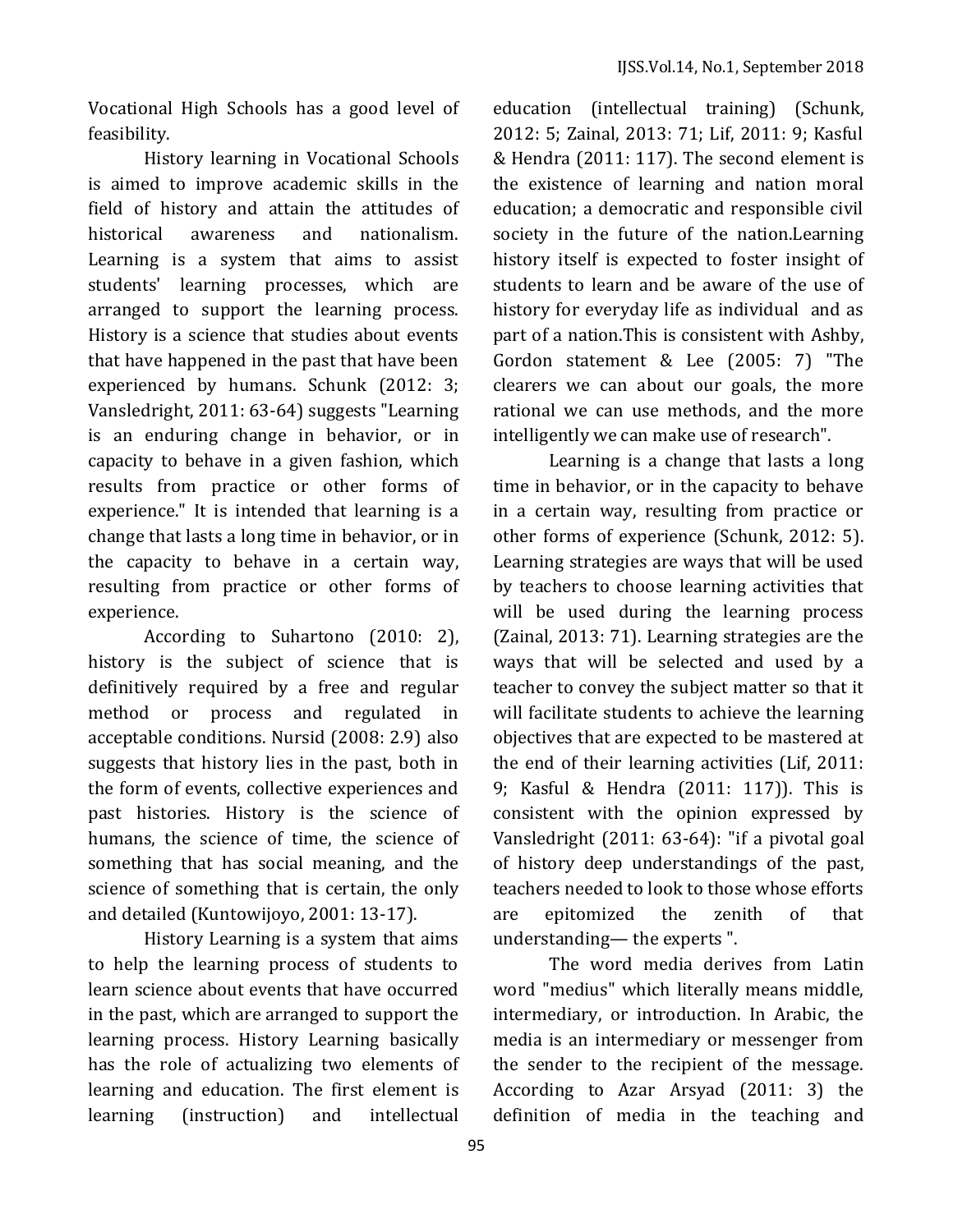learning process tends to be interpreted as a graphic, photographic, or electronic tool to capture, process, and reconstruct visual or verbal information. Learning media is a tool, both in the form of electronic devices, images, visual aids, books and others that are used by teachers in channeling the contents of learning (Kasful Anwar & Hendra Harmi, 2011: 101). Learning media functions as a delivery of messages (the carries of messages) from several channel sources to receiving messages (the receiver of the messages) (Trianto, 2012: 235). Zainal (2013: 50) also states another definition namely media learning is everything that can be used to channel messages and stimulate the learning process in the learner.

Learning media has many types and kinds. Starting from the simplest to what can be categorized as sophisticated. There are learning media that can be made by the teacher himself and some that can only be made by factories. In general, learning media can be grouped into print and non-print media, or electronic and non-electronic media. Based on technological developments, learning media can be grouped into 4 groups: 1) media produced by printing technology; 2) media produced by audio-visual technology; 3) computer-based media produced by technology; and 4) media from the combination of print and computer technology (Azar, 2011: 29). In this study, Adobe Flash CS3 is categorized as an audiovisual media based learning media. Daryanto (2012: 8) states in the learning process, the media has a function as a carrier of information from the source (teacher) to the recipient (student).

Learning media is expected to provide benefits including: first, the material presented becomes clearer in its meaning for students and not verbalistic; second, learning methods are more varied; third, students become more active in various activities; fourth, Learning is more interesting; fifth, Overcoming the limitations of the room (Trianto, 2012: 234). Caspi & Gorsky (2005: 5) "Adopting terminology from media choice literature, choosing a medium is seen as a process of matching the attributes of a medium to" desired learning outcomes ". Such is the relationship between media and learning outcomes.

Each curriculum has a different application of learning approaches, according to the current curriculum. Scientific approach (scientific approach) is a learning approach that is applied to the 2013 curriculum learning application. This approach is different from the previous curriculum learning approach. at each core step of the learning process, the teacher will carry out learning steps in accordance with the scientific approach. Scientific approach to teaching as a way to guide learners in the process of transforming the concrete objects and objects in the world around them into the abstract concepts that inhabit the human mind. (kamccollum. wordpress. com / 2009/08/01 / a-scientific-approach-toteaching /)

The scientific approach in learning includes observing, asking, reasoning, trying, forming networks for all subjects (Kemendikbud, 2013: 7). The application of a scientific approach to teaching involves two main things that need attention. First, concerning the learning dimension and second, concerning learning material (Abdul, 2013: 4). Furthermore, it is explained in the dimension of learning, the scientific approach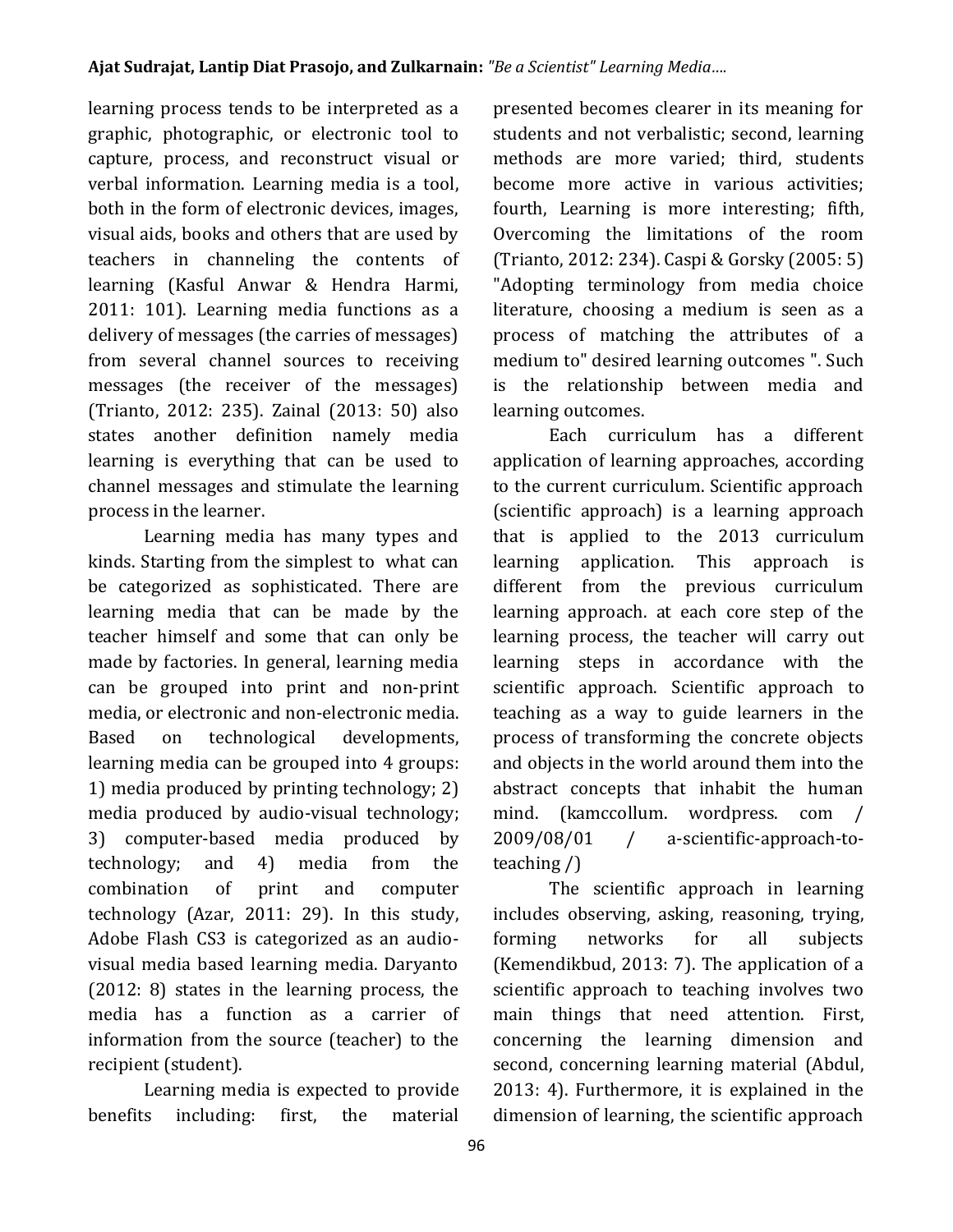requires that the planning, implementation and evaluation of learning are carried out on the basis of scientific principles. In the dimensions of learning, the scientific approach requires facts, concepts, principles and procedures to be taught or knowledge of attitudes, and skills taught to students are truly scientific knowledge (scientific knowledge). From this explanation, it can be concluded that scientific learning is a learning that is carried out by observing, questioning, associating, experimenting, networking.

The scientific approach in the 2013 curriculum according to the Ministry of Education and Culture (2013: 3) has the following criteria: first, learning material is based on facts or phenomena that can be explained by certain logic or reasoning; not just about, fiction, legend, or mere tale; Second, teacher explanations, student responses, and teacher-student educational interactions are free from immediate prejudice, subjective thinking, or reasoning that deviates from the logical thinking path. Third, encourage and inspire students to think critically, analytically, and precisely in identifying, understanding, solving problems, and applying learning material. Fourth, to encourage and inspire students to be able to think hypothetically in seeing differences, similarities, and links with each other from learning material. Fifth, encourage and inspire students to be able to understand, apply and develop rational and objective thinking patterns in response to learning material; Sixth, based on concepts, theories and empirical facts that can be accounted for. Seventh, the learning objectives are formulated in a simple and clear, but interesting presentation system.

History learning can be used various kinds of history learning media which not only involve students to speak and think but also to do activities. One of the learning media that can be used in history learning is audio visual based media. Print-based media can be "be a scientist" image media with Adobe Flash CS3 program. Andi (2010: 1) states that Adobe Flash is a software that is used to create animation, entertainment and various web components, integrated with video in web pages so that it can be used as a media application. Image media "be a scientist" with the Adobe Flash CS3 program conceptually is a learning medium in the form of media delivery of material based on scientist steps with the Adobe Flash CS3 program. "be a scientist" image media with the Adobe Flash CS3 program contains instructions, steps to complete a task. The tasks given to students can be in the form of theory and / practice. Based on the description can be taken a conclusion that the image media "be a scientist" with Adobe Flash CS3 program is a learning medium that helps students find concepts based on scientific steps by using media images with Adobe Flash CS3 program.

"Be a scientist" image media with Adobe Flash CS3 program contains instructions, steps to complete a task. The tasks given to students can be in the form of theory and / or practice. Image media "be a scientist" with this Adobe Flash CS3 program can also be given to students to measure the success of learning that has been done, because it contains questions or tasks both individually and in groups. Development of "be a scientist" image media with Adobe Flash CS3 program creates interaction between students and teachers which allows information discussion conditions. The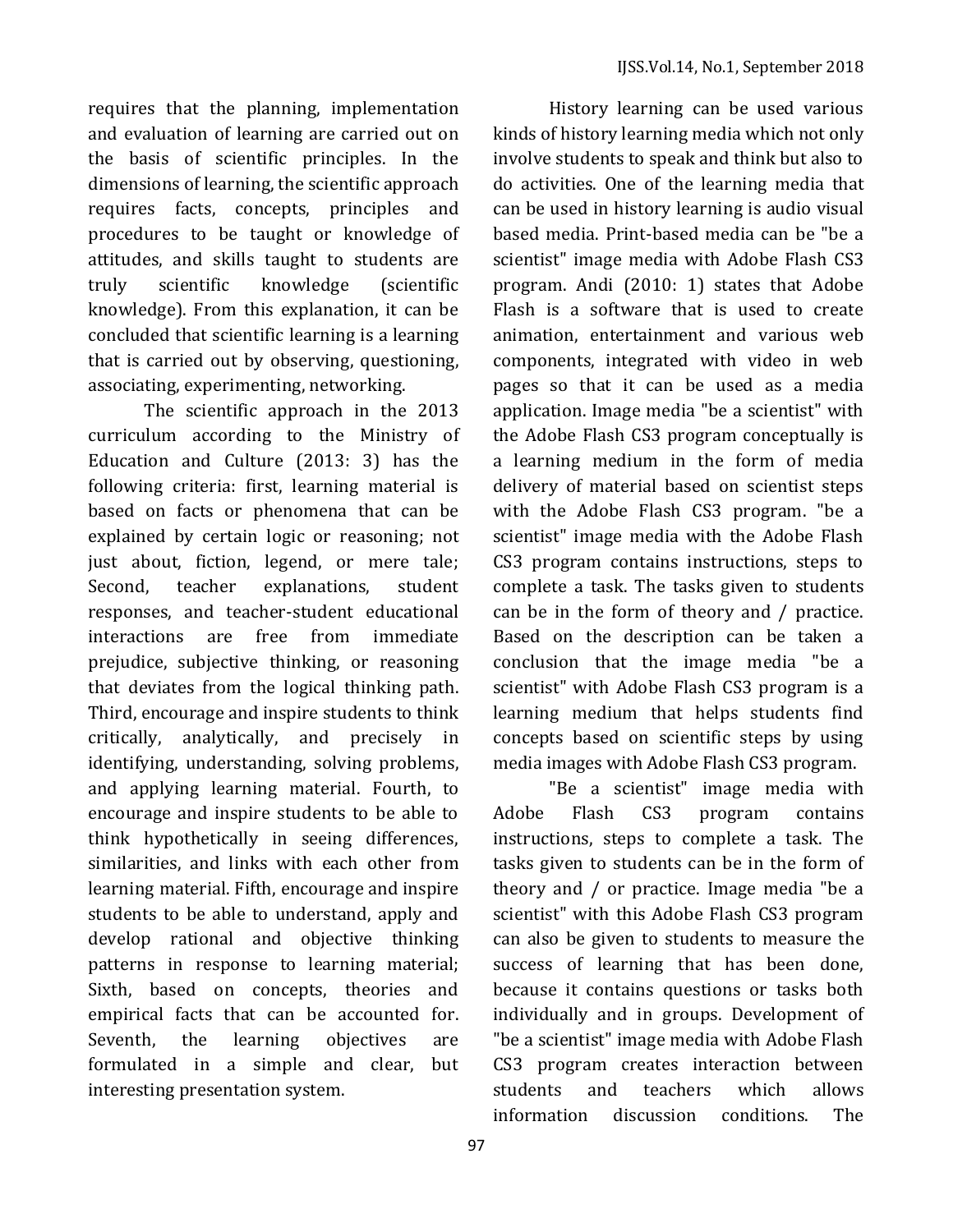teacher also regulates the interaction of fellow students so as to create cooperation in overcoming the problems at hand. The choice of learning material should be based on the understanding that the subject matter provides activities that are centered on students (David L. Rodgers & Beverly J. Withrow-Thorton, 2005: 24).

With regard to the developed media, the experts evaluates media using the indicators of: media interest, practicality of media, letters, linguistics. The assessment generally shows a mean score of 3.9 which means that the media is good or worthy of use. While the element of material contained in the "be a scientist" image media media with the Adobe Flash CS3 program which contains: legality, substance norms, substance material, linguistic, and presentation shows an average score of 4.1 which means the material is feasible. This shows that the media of "be a Scientist" with the Adobe Flash CS3 program with the material of religious influence and Islamic culture in Indonesia developed for use in the learning process of History of grade X of Vocational School is suitable for history learning in Vocational High Schools.

## **Conclusions**

The results show that: Adobe Flash CS 3 media images were needed in vocational schools for the development of history learning. The limited media and sources of learning history gives an impact on the reality of history learning that is not yet optimal. Vocational history teachers are also not optimal in developing learning media that motivate students to be active in learning activities. Image media of "be a scientist" with Adobe Flash CS3 program for history learning in Vocational Schools is developed as simple

as possible to facilitate teachers and students in its implementation by not reducing the substance of material content contained in Core Competencies and Basic Competencies in 2013 Curriculum Vocational history subjects. Based on the results of the assessment conducted by material and media experts, the "be a scientist" image media with Adobe Flash CS3 program for history learning in Vocational High Schools has a good level of feasibility. This shows that the media "be a Scientist" with the Adobe Flash CS3 program with the material of religious influence and Islamic culture in Indonesia developed for use in the learning process of History of class X Vocational School is suitable for history learning in Vocational High Schools.

### **References**

- Abdul Gafur. (2013). Pendekatan Ilmiah Dalam Pembelajaran Ilmu-Ilmu Sosial. Yogyakarta: FIS UNY
- Aman. (2011). Model evaluasi pembelajaran sejarah.Yogyakarta: Ombak.
- Andi Sunyoto. (2010). Adobe flash + XML = rich multimedia application. Yogyakarta: Andi Yogyakarta
- Arsyad Azhar. (2011). Media pembelajaran. Jakarta: Grafindo Persada.
- Ashby, Rosalyn, Peter Gordon & Peter Lee. (2005). Understanding history-recent research in history education. New york: Library of Congress Cataloging.
- Atika Nurfitriani & Sukirno (2012).Pengembangan Media Pembelajaran Akuntansi Menggunakan Macromedia Flash Untuk Siswa Kelas Xi SMKn 5 Yogyakarta. Yogyakarta: Jurnal Pendidikan UNY.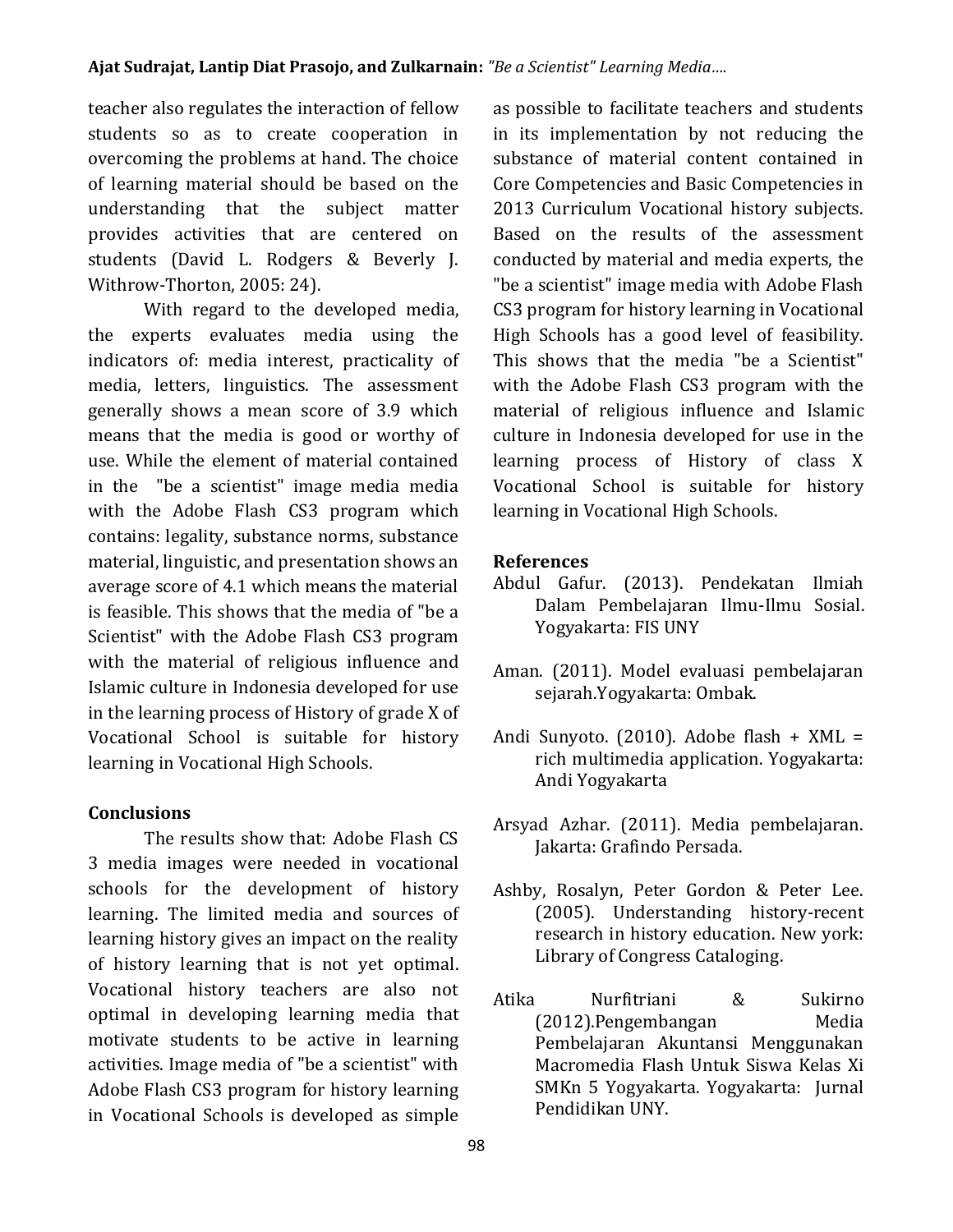- Borg, W.R & gall, M.D. (2003). Educational research: an introduction. 4th edition. New York: Longman.inc
- Caspi, Avner & Paul Gorsky. (2005). Instructional media choice:factors affecting the preferences of distance education coordinators. Israel: Jurnal of Educational Multimedia and Hypermedia.
- Daniels, Robert V. (1981). Studying historyhow and why. 3rd edition. Amerika: Prentice-Hall. Inc
- Daryanto. (2012). Media Pembelajaran. Bandung: PT. Sarana Tutorial Nusani Sejahtera.
- Erwin Putra Ragil & Heru Kuswanto (2012). Pengembangan Media Pembelajaran Berbasis Macromedia Flash Model Demonstrasi Animasi Materi Pokok Fluida Untuk Smk Kelas X Semester II. Yogyakarta: Jurnal Pendidikan UNY.
- Gottschalk, Louis. Mengerti sejarah. Jakarta: Penerbit Universitas Indonesia.
- Jamal Ma'mur ASMKni. (2010). Tips efektif aplikasi KTSP di sekolah. Yogyakarta: Bening.
- Juraid Abdul Latief. (2006). Manusia dilsafat dan sejarah.Jakarta: PT. Bumi Aksara.
- Kamccolum.Wordpress.com/ 2009/08/01/ A Scientific-Approach-To Teaching retrieved on November 10, 2013
- Kasfur Anwar & Hendra Harmi. (2011). Perencanaan Sistem Pembelajaran Kurikulum Tingkat satuan Pendidikan (KTSP). Alfabeta: Bandung.
- Kemendikbud. (2013). Konsep Pendekata Scientific. Iakarta: Kementrian Pendidikan dan Kebudayaan
- Kuntowijoyo. (2001). Pengantar ilmu sejarah. Yogyakarta: Yayasan Bentang Budaya.
- Kuntowijoyo. (2013). Pengantar ilmu sejarah. YogyakartaL: Tiara Wacana.
- Lif Khoiru Ahmadi. (2011). Strategi Pembelajaran Berorientasi KTSP. Jakarta: Prestasi Pustaka Publisher.
- Lutfaatul Atika Ningrum, Yuni Wibowo, & Sabar Nurohman.(2012). Pengembangan Media Interaktif Pembelajaran Ipa Terpadu Dengan Tema "Cahaya Kau Penerangku" Berbasis Macromedia Flash Professional 8 Untuk Meningkatkan Motivasi Belajar Siswa Mts N Piyungan. Yogyakarta: Jurnal Pendidikan UNY.
- Nursid sumaatmadja. (2008). Konsep dasar IPS. Jakarta: Universitas Terbuka.
- Nusa Putra. (2012). Research & Developmentpenelitian dan pengembangan: suatu pengantar. Jakarta: Rajawali Pers.
- Peraturan Menteri Pendidikan Nasional (PERMENDIKNAS) Republik Indonesia Nomor 67 Tahun 2013 tentang Standar Proses untuk Satuan Pendidikan Dasar dan Menengah.
- Peraturan Menteri Pendidikan Nasional (PERMENDIKNAS) Republik Indonesia Nomor 17 tahun 2010 tentang Pengelolaan dan Penyelenggaraan Pendidikan.
- Rodgers, David l. & Beverly J. Withrowthorton. (2005).The effect of instructional Media on learner motivation. USA: Jurnal of Instructional Media.